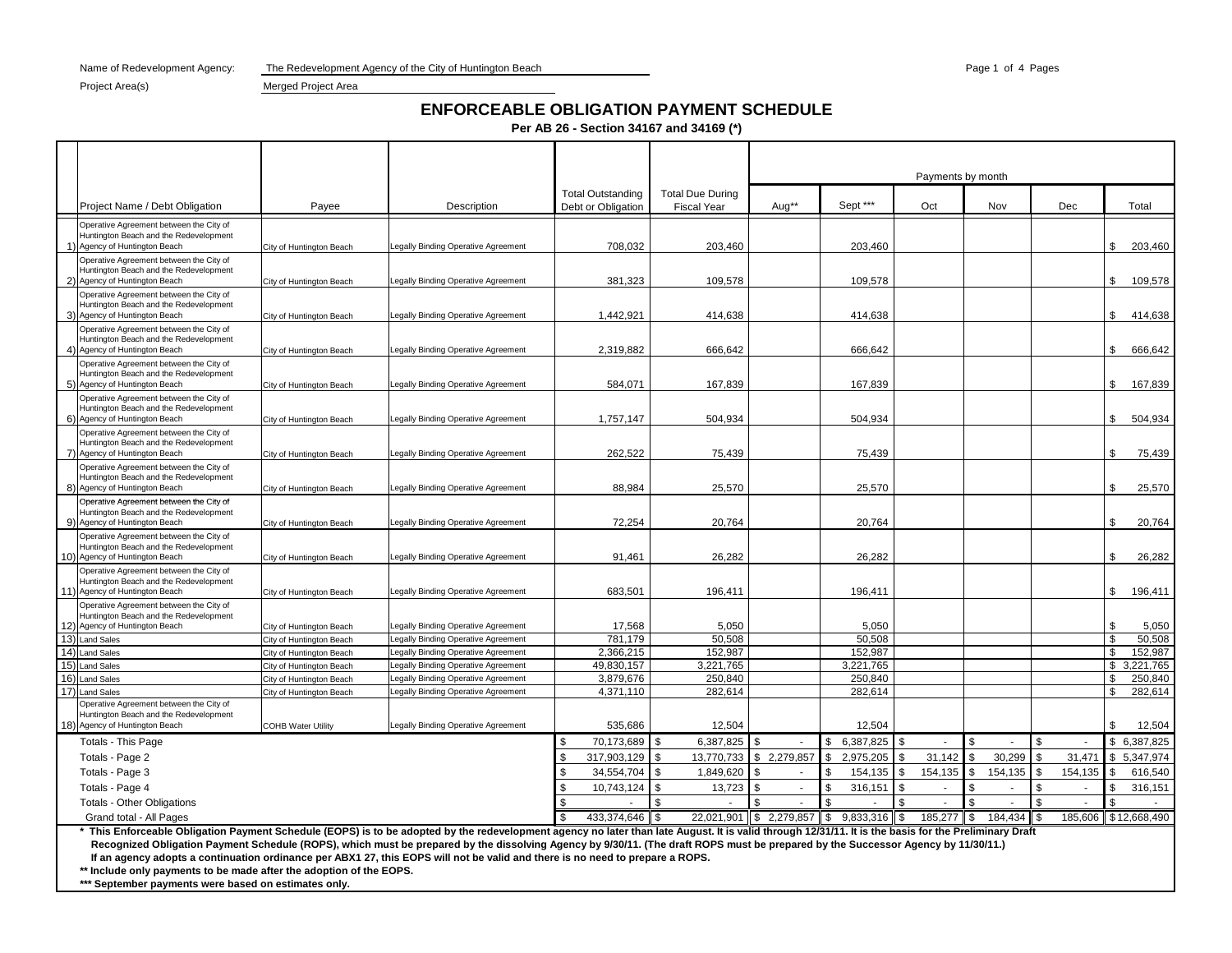Name of Redevelopment Agency: The Redevelopment Agency of the City of Huntington Beach Page 2 of 4 Page 2 of 4 Pages

Project Area(s) Merged Project Area

### **ENFORCEABLE OBLIGATION PAYMENT SCHEDULE**

**Per AB 26 - Section 34167 and 34169 (\*)**

**Period Covered: July 1, 2010 thru June 30, 2011**

|                |                                                                                                                                                                                                       |                                                            |                                                                                                                                                                                                                                                                                                                    | Total<br>Outstanding                          | <b>Total Due</b>     |           |                |        |                          |        |    |                |
|----------------|-------------------------------------------------------------------------------------------------------------------------------------------------------------------------------------------------------|------------------------------------------------------------|--------------------------------------------------------------------------------------------------------------------------------------------------------------------------------------------------------------------------------------------------------------------------------------------------------------------|-----------------------------------------------|----------------------|-----------|----------------|--------|--------------------------|--------|----|----------------|
|                |                                                                                                                                                                                                       |                                                            | Description                                                                                                                                                                                                                                                                                                        | Debt or                                       | <b>During Fiscal</b> | Aug**     | Sept           | Oct    | Payments by month<br>Nov | Dec    |    | Total          |
|                | Project Name / Debt Obligation                                                                                                                                                                        | Payee                                                      |                                                                                                                                                                                                                                                                                                                    | Obligation                                    | Year                 |           |                |        |                          |        |    |                |
|                | Operative Agreement between the City of<br>Huntington Beach and the Redevelopment<br>Agency of Huntington Beach                                                                                       | COHB Water Utility                                         | egally Binding Operative Agreement                                                                                                                                                                                                                                                                                 | 3,427,590                                     | 80,007               |           | 80,007         |        |                          |        | \$ | 80,007         |
|                | Operative Agreement between the City of<br>Huntington Beach and the Redevelopment<br>Agency of Huntington Beach                                                                                       | <b>COHB Drainage Utility</b>                               | egally Binding Operative Agreement                                                                                                                                                                                                                                                                                 | 639,443                                       | 14,926               |           | 14,926         |        |                          |        | £. | 14,926         |
|                | Operative Agreement between the City of<br>Huntington Beach and the Redevelopment<br>Agency of Huntington Beach                                                                                       | <b>COHB Sewer Utility</b>                                  | Legally Binding Operative Agreement                                                                                                                                                                                                                                                                                | 265,329                                       | 6,193                |           | 6,193          |        |                          |        | \$ | 6,193          |
|                | 4) Land Sale Emerald Cove                                                                                                                                                                             | COHB Park A & D Fund                                       | Legally Binding Operative Agreement                                                                                                                                                                                                                                                                                | 5,267,410                                     | 122,953              |           | 122,953        |        |                          |        | \$ | 122,953        |
|                |                                                                                                                                                                                                       |                                                            |                                                                                                                                                                                                                                                                                                                    |                                               | 9.120                |           |                |        |                          |        | \$ |                |
| 6)             | 5) Deferred Developer Fees Park & Acquisition Fee<br>Deferred Developer Fees Sewer Fee                                                                                                                | COHB Park A & D Fund<br>COHB Sewer Utility                 | Legally Binding Operative Agreement<br>Legally Binding Operative Agreement                                                                                                                                                                                                                                         | 390,705<br>165,244                            | 3,857                |           | 9,120<br>3,857 |        |                          |        | \$ | 9,120<br>3,857 |
| $\overline{7}$ | Deferred Developer Fees Drainage Fee                                                                                                                                                                  | <b>COHB Drainage Utility</b>                               | Legally Binding Operative Agreement                                                                                                                                                                                                                                                                                | 175,900                                       | 4,106                |           | 4,106          |        |                          |        | \$ | 4,106          |
|                |                                                                                                                                                                                                       |                                                            | Legally Binding and Enforceable Agreement                                                                                                                                                                                                                                                                          |                                               |                      |           |                |        |                          |        |    |                |
|                | 8) Low Income Housing Loan                                                                                                                                                                            | ow Income Hsg Fund                                         | for Property Acquisition                                                                                                                                                                                                                                                                                           | 1,362,500                                     |                      |           |                |        |                          |        | £. |                |
|                |                                                                                                                                                                                                       |                                                            |                                                                                                                                                                                                                                                                                                                    |                                               |                      |           |                |        |                          |        |    |                |
|                | 9) Hyatt Project                                                                                                                                                                                      | Robert Mayer Corporation                                   | Disposition and Development Agreement for<br>the Waterfront Development                                                                                                                                                                                                                                            | 6,504,572                                     | 1,132,502            | 32,773    | 400,448        | 31,142 | 30,299                   | 31,471 | \$ | 526,133        |
|                | 10) 2002 Tax Alloc Refunding Bonds                                                                                                                                                                    | Bank of New York Trust Co                                  | <b>Tax Allocation Bonds</b>                                                                                                                                                                                                                                                                                        | 20,853,300                                    | 1,621,718            | 338,795   |                |        |                          |        |    | 338,795        |
|                | 11) 1999 Tax Alloc Refunding Bonds                                                                                                                                                                    | Bank of New York Trust Co                                  | <b>Tax Allocation Bonds</b>                                                                                                                                                                                                                                                                                        | 9,544,512                                     | 735,189              | 158,289   |                |        |                          |        | \$ | 158,289        |
|                |                                                                                                                                                                                                       |                                                            | Legally binding and enforceable agreement                                                                                                                                                                                                                                                                          |                                               |                      |           |                |        |                          |        |    |                |
|                | 12) HUD Section 108                                                                                                                                                                                   | Bank of New York Mellon<br>California Housing Finance      | for capital improvements<br>Loan Borrowed by Agency for Senior Rental                                                                                                                                                                                                                                              | 4,642,743                                     | 487,230              |           |                |        |                          |        |    |                |
|                | 13) HELP Loan Bowen Court                                                                                                                                                                             | Agency                                                     | Complex                                                                                                                                                                                                                                                                                                            | 500,000                                       |                      |           |                |        |                          |        | \$ |                |
|                | 14) Bella Terra Parking Phase I                                                                                                                                                                       | Bella Terra Assoc LLC                                      | Owner Participation Agreement for<br>construction of various public improvements<br>ncluding parking                                                                                                                                                                                                               | 14,227,460                                    | 2,124,639            |           | 1,200,000      |        |                          |        | \$ | 1,200,000      |
|                | 15) Strand Parking & Infrastructure                                                                                                                                                                   | CIM DDA                                                    | Disposition and Development Agreement for<br>development of hotel, retail and restaurant,<br>and public parking structure                                                                                                                                                                                          | 15,905,076                                    | 867,464              |           | 677,903        |        |                          |        | £. | 677,903        |
|                |                                                                                                                                                                                                       |                                                            |                                                                                                                                                                                                                                                                                                                    |                                               |                      |           |                |        |                          |        |    |                |
|                | 16) Strand Additional Parking                                                                                                                                                                         | CIM DDA                                                    | Disposition and Development Agreement for<br>additional Strand parking spaces                                                                                                                                                                                                                                      | 1,717,178                                     | 23,326               |           | 49,576         |        |                          |        |    | 49,576         |
|                | 17) Merged Proj Area Capital Improvement Program City of Huntington Beach                                                                                                                             |                                                            | Legally Binding and Enforceable Agreement<br>for the Funding of Specified Public<br>Infrastructure Improvements and Affordable<br><b>Housing Projects</b>                                                                                                                                                          | 185,829,940                                   |                      |           |                |        |                          |        | \$ |                |
|                | 18) Emerald Cove Senior Apartments                                                                                                                                                                    | City of Huntington Beach                                   | Legally Binding and Enforceable Agreement<br>for conveyance of Emerald Cove Senior<br>Apartments                                                                                                                                                                                                                   | 4,460,314                                     | 404,882              |           | 406,116        |        |                          |        | \$ | 406,116        |
|                |                                                                                                                                                                                                       |                                                            |                                                                                                                                                                                                                                                                                                                    |                                               |                      |           |                |        |                          |        | \$ |                |
|                | 19) 2002 Tax Alloc Refunding Bonds                                                                                                                                                                    | Arbitrage Compliance Specialist                            | Tax Allocation Bonds - Arbitrage                                                                                                                                                                                                                                                                                   | 500                                           | 500                  |           |                |        |                          |        |    |                |
|                | 20) 1999 Tax Alloc Refunding Bonds                                                                                                                                                                    | Arbitrage Compliance Specialist                            | Tax Allocation Bonds - Arbitrage                                                                                                                                                                                                                                                                                   | 500                                           | 500                  |           |                |        |                          |        |    |                |
|                | 21) 2002 Tax Alloc Refunding Bonds                                                                                                                                                                    | Bank of New York Mellon                                    | Tax Allocation Bonds - Payment to Fiscal<br>Agent                                                                                                                                                                                                                                                                  | 1,537                                         | 1,537                |           |                |        |                          |        | \$ |                |
|                | 22) 1999 Tax Alloc Refunding Bonds                                                                                                                                                                    | Bank of New York Mellon                                    | Tax Allocation Bonds - Payment to Fiscal<br>Agent                                                                                                                                                                                                                                                                  | 848                                           | 848                  |           |                |        |                          |        | \$ |                |
|                | 23) Pass Through Agreements ***                                                                                                                                                                       | Orange County, Various School<br>Districts, and City of HB | Legally Binding and Enforceable Agreement                                                                                                                                                                                                                                                                          | 2,284,631                                     | 2,284,631            | 1,750,000 |                |        |                          |        | £. | 1,750,000      |
|                | 24) RDA Merged Proj Area Admin Costs                                                                                                                                                                  | City of Huntington Beach                                   | Agreements necessary for continued<br>administration or operation of Agency                                                                                                                                                                                                                                        | 98,231                                        | 98,231               |           |                |        |                          |        | \$ |                |
| 25)            | Low /Moderate Inc Set Aside                                                                                                                                                                           | Low Income Hsg Fund                                        | Legally Binding and Enforceable Agreement                                                                                                                                                                                                                                                                          | 39,637,666                                    | 3,746,374            |           |                |        |                          |        |    |                |
|                | Totals - This Page                                                                                                                                                                                    |                                                            |                                                                                                                                                                                                                                                                                                                    | $$317,903,129$ $$13,770,733$ $$2,279,857$ $$$ |                      |           | 2,975,205 \$   | 31.142 | 30.299                   | 31,471 | \$ | 5,347,974      |
|                | * This Enforceable Obligation Payment Schedule (EOPS) is to be adopted by the redevelopment agency no later than late August. It is valid through 12/31/11. It is the basis for the Preliminary Draft |                                                            | Recognized Obligation Payment Schedule (ROPS), which must be prepared by the dissolving Agency by 9/30/11. (The draft ROPS must be prepared by the Successor Agency by 11/30/11.)<br>If an agency adopts a continuation ordinance per ABX1 27, this EOPS will not be valid and there is no need to prepare a ROPS. |                                               |                      |           |                |        |                          |        |    |                |

**\*\* Include only payments to be made after the adoption of the EOPS.**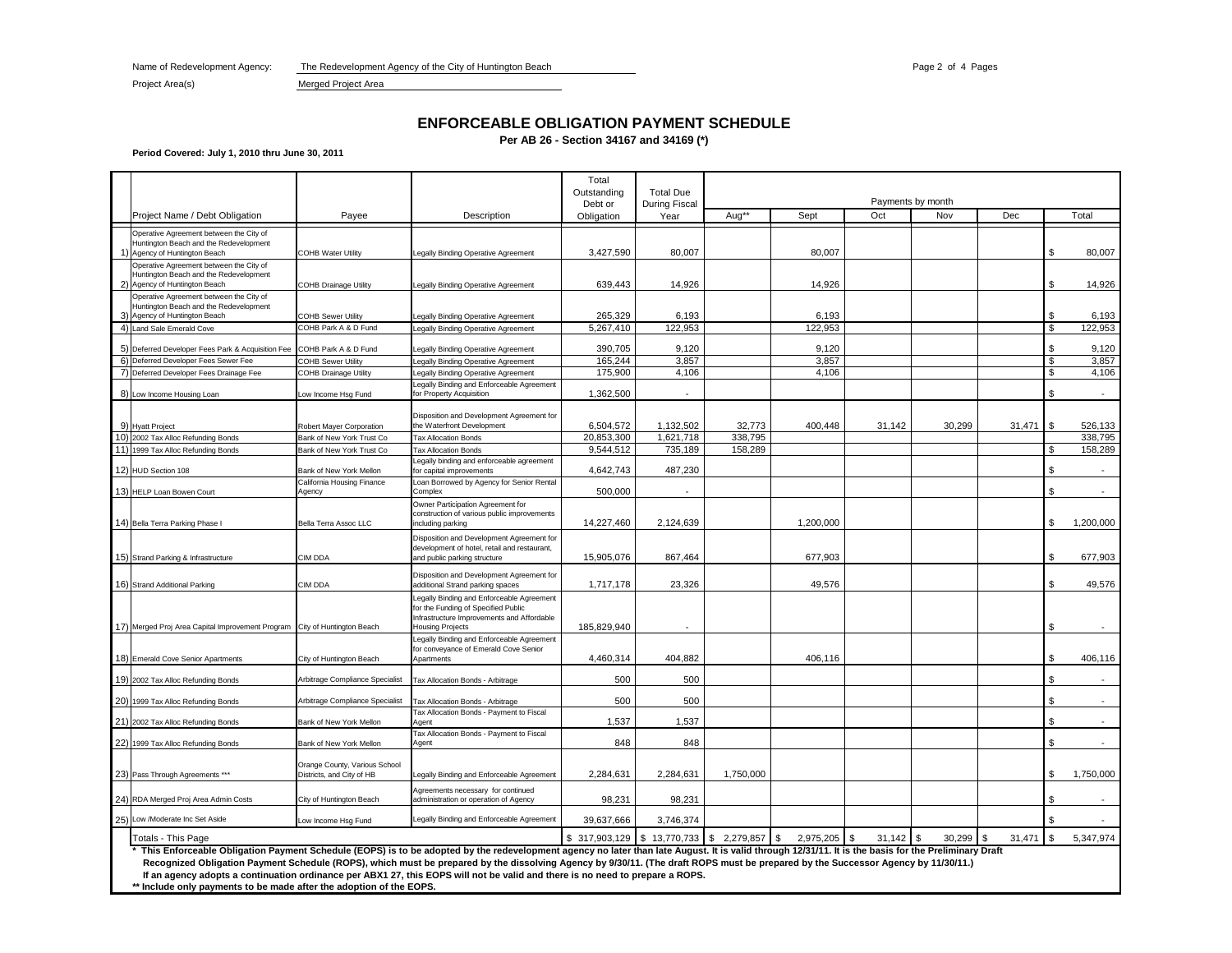Name of Redevelopment Agency: The Redevelopment Agency of the City of Huntington Beach Page 3 of 4 Page 3 of 4 Pages

Project Area(s) Merged Project Area

# **ENFORCEABLE OBLIGATION PAYMENT SCHEDULE**

**Per AB 26 - Section 34167 and 34169 (\*)**

**Period Covered: July 1, 2010 thru June 30, 2011**

|                    |                                                                                                                                                                                                                                                                                                                                                                                                                                                                                                                             |                                           |                                                                                                                                                | Total<br>Outstanding | <b>Total Due</b>     | Payments by month |               |               |        |                           |          |                             |
|--------------------|-----------------------------------------------------------------------------------------------------------------------------------------------------------------------------------------------------------------------------------------------------------------------------------------------------------------------------------------------------------------------------------------------------------------------------------------------------------------------------------------------------------------------------|-------------------------------------------|------------------------------------------------------------------------------------------------------------------------------------------------|----------------------|----------------------|-------------------|---------------|---------------|--------|---------------------------|----------|-----------------------------|
|                    | Project Name / Debt Obligation                                                                                                                                                                                                                                                                                                                                                                                                                                                                                              | Payee                                     | Description                                                                                                                                    | Debt or              | <b>During Fiscal</b> | Aug**             | Sept          | Oct           | Nov    | Dec                       |          | Total                       |
|                    |                                                                                                                                                                                                                                                                                                                                                                                                                                                                                                                             |                                           |                                                                                                                                                | Obligation           | Year                 |                   |               |               |        |                           |          |                             |
|                    | 1) Bella Terra Phase II                                                                                                                                                                                                                                                                                                                                                                                                                                                                                                     | <b>BTDJM Phase II Associates</b><br>(DJM) | Legally binding and enforceable agreement<br>for construction of a 467 mixed-use unit<br>project.                                              | 27,205,084           |                      |                   |               |               |        |                           | \$       |                             |
|                    | 2) Pacific City                                                                                                                                                                                                                                                                                                                                                                                                                                                                                                             | <b>Makar Properties</b>                   | Legally binding and enforceable agreement<br>for future development of a new community<br>located at Pacific Coast Highway and First<br>Street | 5,500,000            |                      |                   |               |               |        |                           | \$       |                             |
|                    |                                                                                                                                                                                                                                                                                                                                                                                                                                                                                                                             |                                           | Legally binding and enforceable agreement                                                                                                      |                      |                      |                   |               |               |        |                           |          |                             |
|                    | Merged Proj Area Capital Improvement<br>3) Program                                                                                                                                                                                                                                                                                                                                                                                                                                                                          | Keyser Marston                            | for continued administration and operation<br>of agency                                                                                        | 75,000               | 75,000               |                   | 6,250         | 6,250         | 6,250  | $6,250$ \ \$              |          | 25,000                      |
|                    |                                                                                                                                                                                                                                                                                                                                                                                                                                                                                                                             |                                           | Legally binding and enforceable agreement                                                                                                      |                      |                      |                   |               |               |        |                           |          |                             |
|                    | 4) Low Income Housing                                                                                                                                                                                                                                                                                                                                                                                                                                                                                                       | Keyser Marston                            | for continued administration and operation<br>of agency                                                                                        | 150,000              | 150,000              |                   | 12,500        | 12,500        | 12,500 | 12,500                    | l \$     | 50,000                      |
|                    | Merged Proj Area Capital Improvement<br>5) Program                                                                                                                                                                                                                                                                                                                                                                                                                                                                          | Kane Ballmer and Berkman                  | Legally binding and enforceable agreement<br>for continued legal operations                                                                    | 75,000               | 75,000               |                   | 6,250         | 6,250         | 6,250  | $6,250$ \ \ \$            |          | 25,000                      |
|                    | 6) Low Income Housing                                                                                                                                                                                                                                                                                                                                                                                                                                                                                                       | Kane Ballmer and Berkman                  | Legally binding and enforceable agreement<br>for continued legal operations                                                                    | 150,000              | 150,000              |                   | 12,500        | 12,500        | 12,500 | 12,500                    | \$       | 50,000                      |
|                    |                                                                                                                                                                                                                                                                                                                                                                                                                                                                                                                             |                                           |                                                                                                                                                |                      |                      |                   |               |               |        |                           |          |                             |
|                    | 7) Low Income Housing                                                                                                                                                                                                                                                                                                                                                                                                                                                                                                       | Amerinational                             | Legally binding and enforceable contract<br>for housing compliance services                                                                    | 75,000               | 75,000               |                   | 6,250         | 6,250         | 6,250  | $6,250$ \ \ \$            |          | 25,000                      |
|                    | Merged Proj Area Capital Improvement<br>8) Program                                                                                                                                                                                                                                                                                                                                                                                                                                                                          | Payroll for employees                     | Legally binding and enforceable agreement<br>for continued administration and operation<br>of agency                                           | 931,964              | 931,964              |                   | 77,664        | 77,664        | 77,664 | 77,664                    | \$       | 310,656                     |
|                    |                                                                                                                                                                                                                                                                                                                                                                                                                                                                                                                             |                                           | egally binding and enforceable agreement<br>or continued administration and operation                                                          |                      |                      |                   |               |               |        |                           |          |                             |
| 10)                | 9) Low Income Housing                                                                                                                                                                                                                                                                                                                                                                                                                                                                                                       | Payroll for employees                     | of agency                                                                                                                                      | 392,656              | 392,656              |                   | 32,721        | 32,721        | 32,721 | 32,721                    | \$<br>\$ | 130,884<br>$\sim$           |
| 11)                |                                                                                                                                                                                                                                                                                                                                                                                                                                                                                                                             |                                           |                                                                                                                                                |                      |                      |                   |               |               |        |                           | \$       | $\sim$                      |
| 12)                |                                                                                                                                                                                                                                                                                                                                                                                                                                                                                                                             |                                           |                                                                                                                                                |                      |                      |                   |               |               |        |                           | \$       | $\sim$                      |
| 13)                |                                                                                                                                                                                                                                                                                                                                                                                                                                                                                                                             |                                           |                                                                                                                                                |                      |                      |                   |               |               |        |                           | \$       | $\sim$                      |
| 14)                |                                                                                                                                                                                                                                                                                                                                                                                                                                                                                                                             |                                           |                                                                                                                                                |                      |                      |                   |               |               |        |                           | \$       | $\mathcal{L}_{\mathcal{A}}$ |
| 15)                |                                                                                                                                                                                                                                                                                                                                                                                                                                                                                                                             |                                           |                                                                                                                                                |                      |                      |                   |               |               |        |                           | \$       | $\sim$                      |
| 16)                |                                                                                                                                                                                                                                                                                                                                                                                                                                                                                                                             |                                           |                                                                                                                                                |                      |                      |                   |               |               |        |                           | \$       | $\sim$                      |
| 17)                |                                                                                                                                                                                                                                                                                                                                                                                                                                                                                                                             |                                           |                                                                                                                                                |                      |                      |                   |               |               |        |                           | \$       | $\sim$                      |
| 18)                |                                                                                                                                                                                                                                                                                                                                                                                                                                                                                                                             |                                           |                                                                                                                                                |                      |                      |                   |               |               |        |                           | \$       | $\sim$                      |
| 19)                |                                                                                                                                                                                                                                                                                                                                                                                                                                                                                                                             |                                           |                                                                                                                                                |                      |                      |                   |               |               |        |                           | \$       | $\sim$                      |
| 20)                |                                                                                                                                                                                                                                                                                                                                                                                                                                                                                                                             |                                           |                                                                                                                                                |                      |                      |                   |               |               |        |                           | \$       | $\blacksquare$              |
| 21)                |                                                                                                                                                                                                                                                                                                                                                                                                                                                                                                                             |                                           |                                                                                                                                                |                      |                      |                   |               |               |        |                           | \$       | $\sim$                      |
| 22)                |                                                                                                                                                                                                                                                                                                                                                                                                                                                                                                                             |                                           |                                                                                                                                                |                      |                      |                   |               |               |        |                           | \$       | $\sim$                      |
| 23)                |                                                                                                                                                                                                                                                                                                                                                                                                                                                                                                                             |                                           |                                                                                                                                                |                      |                      |                   |               |               |        |                           | \$       | $\sim$                      |
| 24)                |                                                                                                                                                                                                                                                                                                                                                                                                                                                                                                                             |                                           |                                                                                                                                                |                      |                      |                   |               |               |        |                           | \$       | $\sim$                      |
| 25)                |                                                                                                                                                                                                                                                                                                                                                                                                                                                                                                                             |                                           |                                                                                                                                                |                      |                      |                   |               |               |        |                           | \$       | $\sim$                      |
| Totals - This Page |                                                                                                                                                                                                                                                                                                                                                                                                                                                                                                                             |                                           |                                                                                                                                                |                      | \$1,849,620          | $\mathfrak s$     | \$<br>154,135 | \$<br>154,135 |        | \$154,135.00 \$154,135.00 | \$       | 616,540                     |
|                    | * This Enforceable Obligation Payment Schedule (EOPS) is to be adopted by the redevelopment agency no later than late August. It is valid through 12/31/11. It is the basis for the Preliminary Draft<br>Recognized Obligation Payment Schedule (ROPS), which must be prepared by the dissolving Agency by 9/30/11. (The draft ROPS must be prepared by the Successor Agency by 11/30/11.)<br>If an agency adopts a continuation ordinance per ABX1 27, this EOPS will not be valid and there is no need to prepare a ROPS. |                                           |                                                                                                                                                |                      |                      |                   |               |               |        |                           |          |                             |

**\*\* Include only payments to be made after the adoption of the EOPS.**